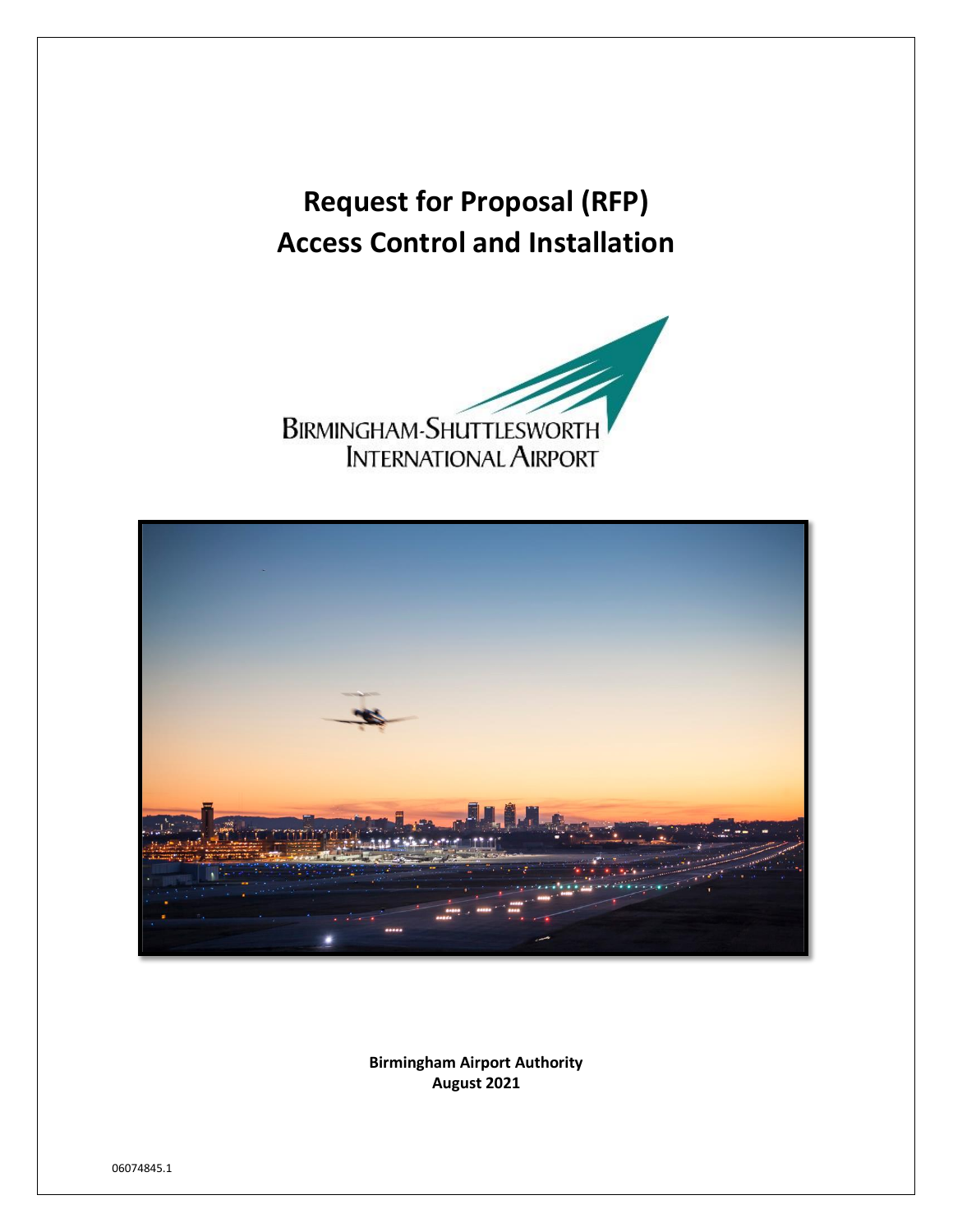## I. Introduction

#### A. Project Description

The Birmingham Airport Authority ("BAA" or "Authority") is requesting proposals (RFP) for Access control system and installation

The goal of this procurement effort is to enter into a contract with the best-valued Contractor to perform the services and work described in this RFP.

B. Proposed Scope of Work Is listed in Exhibit A

#### C. Term of Agreement

The term of the agreement resulting from this RFP shall be 6 month.

### II. General Conditions

- i. **Terms and Conditions:** Contractor agrees to abide by all the terms and conditions contained in this RFP. Any exceptions to the requirements of this RFP, or the BAA's terms and conditions of this RFP, shall be noted in writing, with detailed explanation, and included with the RFP submittal. The Contractor acknowledges that taking exceptions to this RFP may subject the response submittal to be rejected.
- ii. **Discussions and Questions:** All questions must be submitted in writing and directed to the Birmingham Airport Authority (BAA) Department of Facilities at mnelson@flybirmingham.com in order to be considered. The Contractor shall not attempt to discuss any aspects of the request with any other party except for the email address described in this RFP. No verbal agreements will be considered during the proposal process. BAA reserves the right to reject the proposal of any Contractor violating this provision.
- iii. **Completeness:** All requested information and required forms must be completed, signed, and submitted with this document to constitute a proper proposal. The entire package must be complete with all required forms, signature, and information. Failure to complete or comply with any part of the specifications or requirements in this RFP may constitute a basis of rejection. It is within the right of the BAA to reject any RFP submittal in this solicitation document.
- iv. **Errors:** Contractors or their authorized representative are expected to fully inform themselves as to the conditions, requirements, and specifications before submitting proposals. Contractors are cautioned not to obliterate, erase, or strike‐over any printed material as set forth in this RFP. In quoting prices, wherever Contractor has made an error and has corrected, all such corrections should be initialed by the person signing this RFP. If errors occur in the extension of prices in the RFP, the unit prices shall govern. Failure to comply with this provision may result in rejection of Contractor's submittal. All documents submitted must be legible.
- v. **Changes/Modifications:** No changes or modifications shall be made to any BAA forms without the approval of the BAA. If changes or modifications are made without the approval of BAA, the proposal submitted by Contractor may be rejected.
- vi. **Compliance with Laws:** The Contractor shall obtain and maintain all licenses, permits, liability insurance, and workman's compensation insurance, and maintain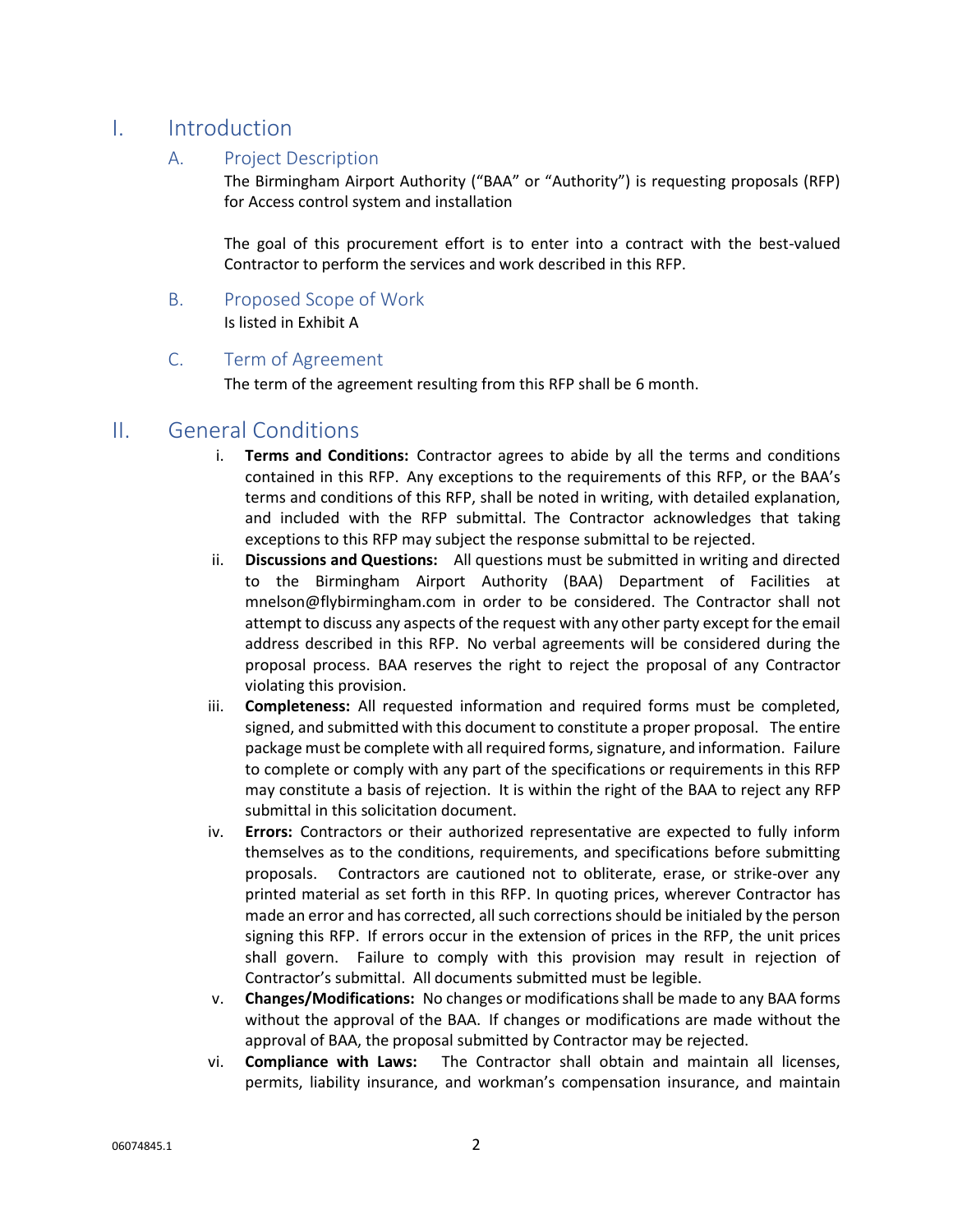compliance with any other federal, state, or local requirements during the term of the contract with BAA and in submitting a proposal.

- vii. **Specifications:** Whenever mention is made of any article, material, or workmanship to be in accordance with any laws, ordinances, codes, regulations, etc., these requirements shall be construed to be the minimum requirements of these specifications.
- viii. **Quality:** All materials used for the manufacture or construction of any supplies, materials, equipment, or service shall be new unless otherwise specified. All materials shall be of the best quality, and to the highest grade of workmanship that meet the specifications in this document. Materials or service must comply with all applicable Federal, State, or OSHA requirements.
- ix. **Acceptance of Material:** The materials delivered shall remain the property of the Contractor pending physical inspection and acceptance to the satisfaction of the BAA. In the event the material supplied to BAA is found to be defective or does not conform to specifications, the BAA reserves the right to cancel the order upon written notice to the Contractor and return the product(s) to the Contractor at the Contractor's expense, and to invoke the provisions of the section titled "Default".
- x. **Default:** Any contract made between BAA and the Contractor can be cancelled by the BAA in whole or in part via written notice, upon the Contractor's non-performance or violation of contract terms. An award may be made to the lowest quoting Contractor for material or services specified, and purchases may be made on the open market. The defaulting Contractor shall be liable for costs to the BAA in excess of the defaulted contract prices. The Contractor shall continue the performance of the contract to the extent any part is not terminated under the provisions of this clause.
- xi. **Guarantee:** The Contractor shall unconditionally guarantee the materials and workmanship on all materials and/or services for the Contractor's specified guaranteed period, unless otherwise stated. Within the guarantee period, if any defects occur which are due to faulty material and/or services, Contractor shall repair, replace, and/or adjust such faulty material and/or servicesto the complete satisfaction of the BAA. These repairs, replacements, or adjustments shall be made only at a time lest detrimental to the operation of the BAA.
- xii. **Add/Delete Items:** During the term of the contract, items and/or services may be added and/or deleted to the contract upon agreement between the successful Contractor and BAA.
- xiii. **Reimbursement:** The BAA will not reimburse the Contractor for any costs associated with the preparation and submittal of any RFP response, or for any travel and/or per diem costs that are incurred.
- xiv. **Submitted Material:** All requests, responses, inquiries, or correspondence relating to, or in‐ reference to this document submitted by Contractors shall become the property of the BAA when received. Once an award is made, all excess copies at the Contractor's request may be destroyed.
- xv. **Outside Estimates:** The BAA reserves the right to obtain an outside estimate, or to have the product or service provided outside of this contract when it is in the best interest of the BAA.
- xvi. **Disclaimer:** This is a Request for Proposal. This is not an offer or contract. The submission of a proposal in response to this process does not impose any legal obligations upon BAA, nor does it create any contractual or quasi-contractual relationship between BAA and any Contractor. BAA reserves the right to reject or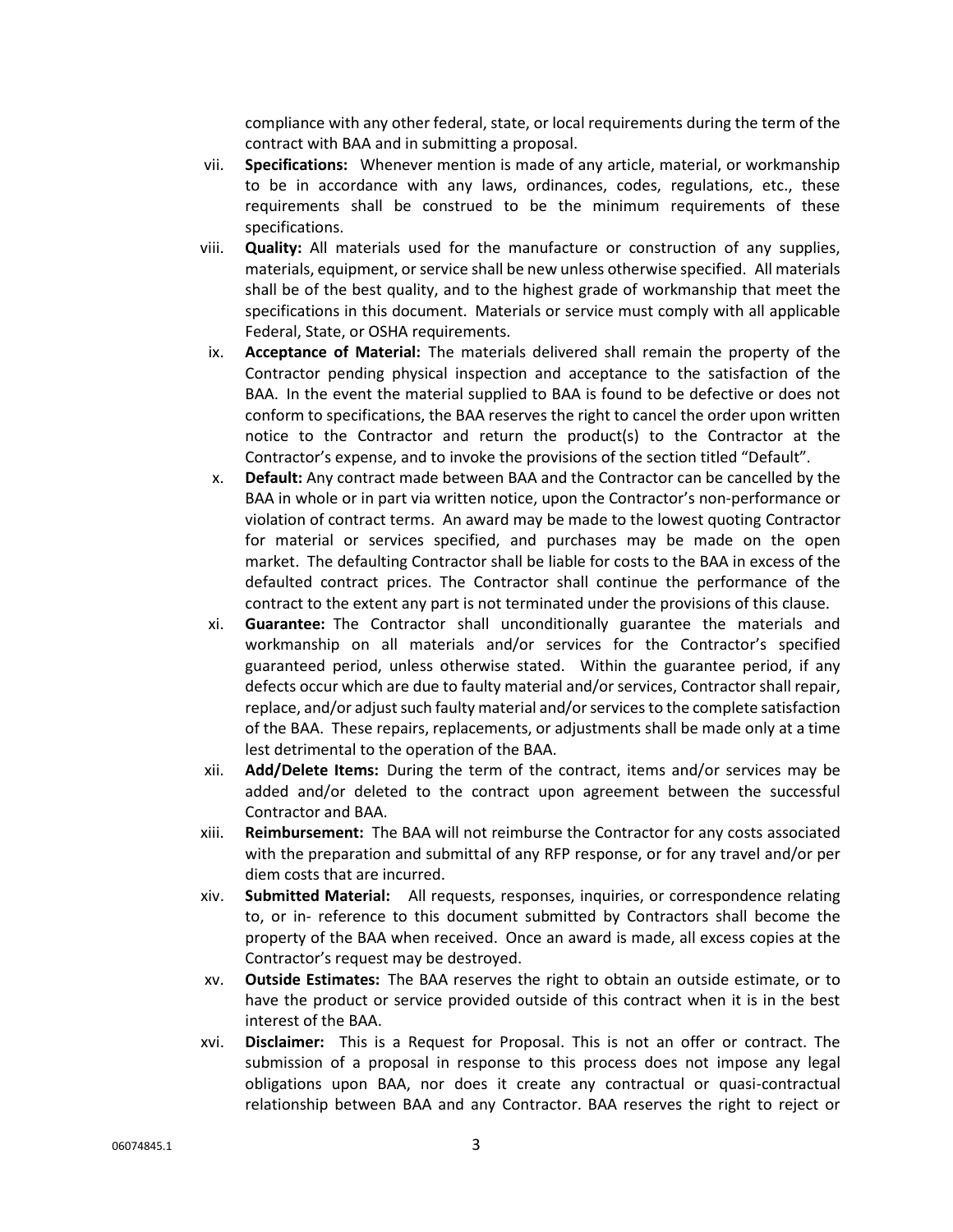disregard any or all proposals, to negotiate with any or all Contractors, and/or to enter a contract or contracts with any Contractor or Contractors for any or all of the services described herein. BAA is not obligated to respond to any statement or proposal. This RFP is subject to errors, omissions, modifications, withdrawal, or cancellation without notice.

## III. Special Conditions

- i. **Minority Business:** The BAA encourages all Disadvantaged Business Enterprises (DBE) and minority businesses to participate.
- ii. **Indemnification:** Contractor undertakes and agrees to indemnify and hold harmless BAA, and any and all its Board Members, officers and employees, from and against all suits and causes of action, claims, losses, demands and reasonable expenses, including by not limited to, reasonable attorney's fees and reasonable costs of litigation, damage(s) or liability, including but not limited to death or injury, or for damage to, or destruction of, any property, arising by reasons of the performance of the contract to the extent caused by the negligent performance of the professional services under the contract on the part of the Contractor, or any of the Contractor's Subcontractors, employees, or anyone for whom the Contractor has obligated itself under the contract. THERE IS NO EXPECTATION OF ANY INDEMNIFICATION BEING PROVIDED TO CONTRACTOR BY THE BAA.
- iii. **Changes and Alterations**: The BAA reserves the right to make any alterations in the RFP and/or contract as may be necessary due to changing conditions found during the Project. The Contractor shall not claim forfeiture of contract by reasons of such changes by the BAA representative. If such changes increase or decrease the amount of the work or materials, the Contractor will be paid according to the quantity of product delivered at the prices established for such work under the contract. Any alterations or changes that diminish the scope of work or materials shall not constitute a claim for damages or for the loss of anticipated profits. Any alterations from the original job estimate provided by Contractor must be submitted in writing and must be approved by the designated BAA Representative.
- iv. **Cure and Cover Clause:** If a successful Contractor fails, or BAA concludes that there is a reasonable likelihood that the Contractor will not be able to timely perform its obligations under this RFP and/or contract, BAA may (in addition to any other contractual, legal, or equitable remedies) proceed to take any of the following actions after five (5) days' written notice to the Contractor: (A) Withhold any monies then or next due to the Contractor; or (B) Terminate the contract and obtain the deliverables (or equivalent) or portion thereof (or equivalent) from a third party, pay the third party for the same, and withhold the amount so paid from any money then or thereafter due to Contractor and hold Contractor liable for any amounts paid to the third party (or parties) to the extent that withholding payments to the Contractor does not cover BAA's cost of cover.
- v. **The BAA Reserves the Right:** (a) to award proposals received on individual items, or on the entire list of items; and (b) to reject any or all proposals or any part thereof; and (c) to waive any irregularities and/or technicalities on the proposals; and (d) to accept the proposal that is in the best interest of BAA; and (e) to obtain clarification or additional information for any proposal; and (f) to purchase either selected items, or to not select any Contractor or purchase any goods and/or services resulting from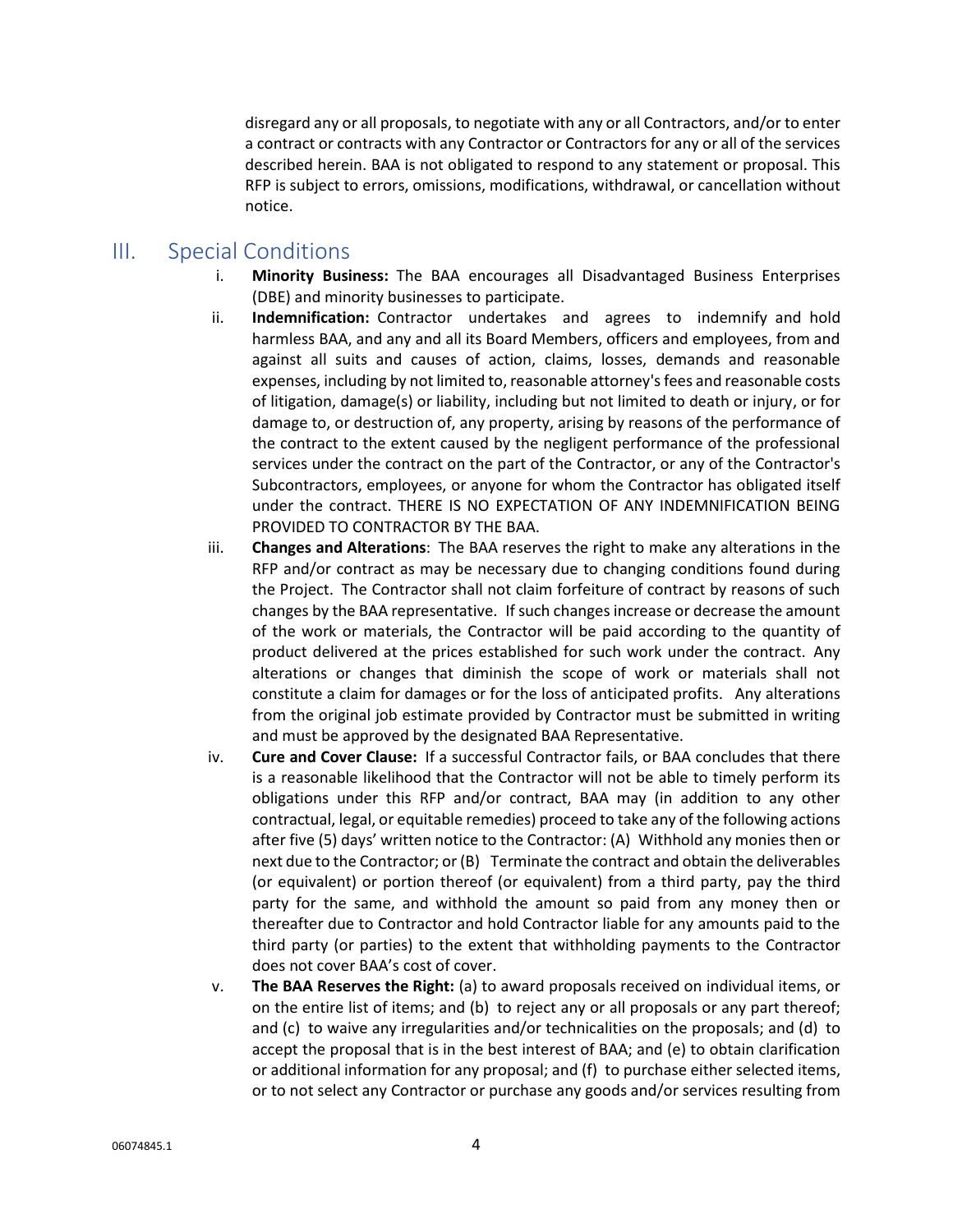this request; and (g) to reject any Contractor who has previously failed to perform properly or complete on time projects of a similar nature, and (h) to reject any Contractor whom investigation shows Contractor is not in a position to perform the Project and/or service as specified in this RFP.

- vi. **Basis of Award:** The basis of evaluation will be lowest proposed cost considering price and Contractor availability to seek or exceed BAA's specifications and requirements. The proposal is subject to be awarded to the most responsive and responsible Contractor whose proposal is evaluated to be the most advantageous to the BAA considering price and other factors. The award can be made to one or multiple Contractors, whichever is in the best interest of the BAA. Other suppliers and tertiary suppliers may be selected to fill orders or provide contracted services if the primary supplier cannot make provision to the BAA when time is of the essence.
- **vii. Insurance:** The selected Contractor shall procure, at its expense, and keep in full force and effect at all times during the term of the contract, the types and amounts of insurance specified herein and in Appendix B attached hereto and made a part hereof.

## IV. Submittal Requirements

#### A. Selection Process

This is a best value procurement process. This method is defined as "a procurement process where price and other key factors can be considered in the evaluation and selection process to minimize impacts and enhance the long-term performance and value of construction."

A project proposal will be solicited from all interested Contractors. The project proposal will allow the opportunity to provide data relating to the experience and qualifications of the interested Contractor. A cost proposal must also be included.

BAA'sselection committee will review all responsive proposals based on the criteria listed in this RFP and create a ranking of Contractors.

Short-listed Contractors may be interviewed (as detailed in Section IV.D. below). However, BAA reserves the right to select the highest ranked Contractor based solely upon submittals if sufficient information is included in the project proposal. In such case and as described in Section IV.D. below, BAA will create a final ranking based on the criteria listed in this RFP to determine the highest ranked consultant and engage in negotiations for each project.

#### B. Project Proposal

Please submit three (3) hard copies and one (1) electronic copy (via USB flash drive) of your proposal plan to the address below. Please include the cost proposal in a separate hard copy and electronic copy in the proposal.

| <b>Contact:</b> | Ed Seoane, Vice President of Purchasing                                                    |
|-----------------|--------------------------------------------------------------------------------------------|
| E-mail:         | eseoane@flybirmingham.com                                                                  |
| Address:        | <b>Birmingham Airport Authority</b><br>5900 Messer Airport Highway<br>Birmingham, AL 35212 |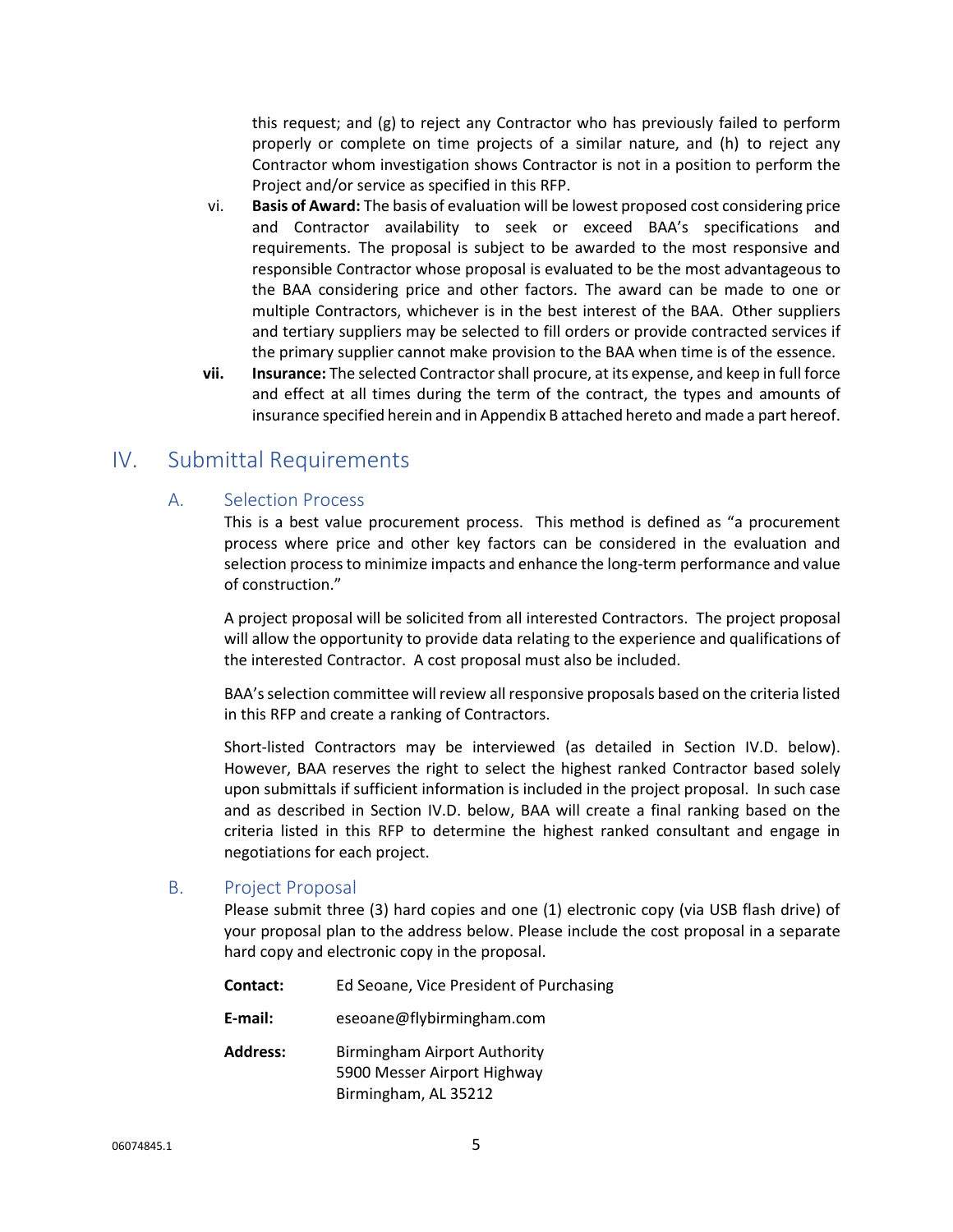Deliveries can also be made in-person to the BAA Office located on the ground level of the Terminal Building (located at the above address). Adherence to face mask protocols in the Terminal Building is required.

All questions associated with this RFP must be submitted in writing via e-mail to Matthew Nelson, Vice President of Facilities, at mnelson@flybirmingham.com by the deadline identified for questions/clarifications (see timeline).

Project proposals shall remain valid for one hundred eighty (180) days from the submission deadline. By submission of a bid/quote, Contractor agrees that its bid/quote is valid for one hundred eighty (180) days from the submission deadline.

#### C. Project Proposal Format

Contractors' Project Proposals shall be no longer than twenty-five (25) pages (not including back / front cover, tabs / dividers, cover letter, or table of contents), each page must not be larger than 8.5" x 11", and must include the following sections:

- i. **Contractor Overview and Capability to Perform All Aspects of the Scope of Work:** Detail the overall structure of the Contractor and any unique operating characteristics that may enhance the scope's overall success. This should include but is not limited to: relevant services provided by the Contractor, office locations, and total number of employees providing relevant services.
- ii. **Recent Contractor Experience in Performing Similar Services:** Discuss relevant services completed at other comparable facilities within the past five (5) years. This should include, but is not limited to: location, start and completion date, description of services provided, outcome of services provided, quality of services provided, and applicability to BAA's proposed scope of work. Identify the Contractor's role as either a prime or Subcontractor and specific contribution to the task. A point of contact for the project's owner must also be included. BAA may contact such references, as necessary.
- iii. **Proposed Scope of Work and Approach to Performing the Services:** Discuss the scope of work and how the Contractor will provide the desired services. This includes recommendations on how to achieve the scope of work including a proposed work plan. Identify the operational safety procedures to be employed while performing the desired services. Detail how the Contractor will perform quality control throughout the contract term. Identify the Contractor's plan for communication with BAA throughout the contract term.
- iv. **DBE Participation:** Provide a detailed breakdown of any DBE firms that will be utilized throughout the scope of work.
- v. **Cost Proposal:** Provide the proposed cost to complete the scope of work on an annual basis in a lump sum format.

#### D. Project Proposal Selection Criteria

Proposals will be evaluated and scored on a scale of 0 (lowest) to 100 (highest). In the event proposals are not considered sufficient to determine the highest ranked Contractor, interviews will be conducted with up to the three (3) highest ranked Contractors. Additional interview scoring criteria will be provided in advance of the interview date, if necessary. Each criterion and its portion of the maximum scoring value is listed below: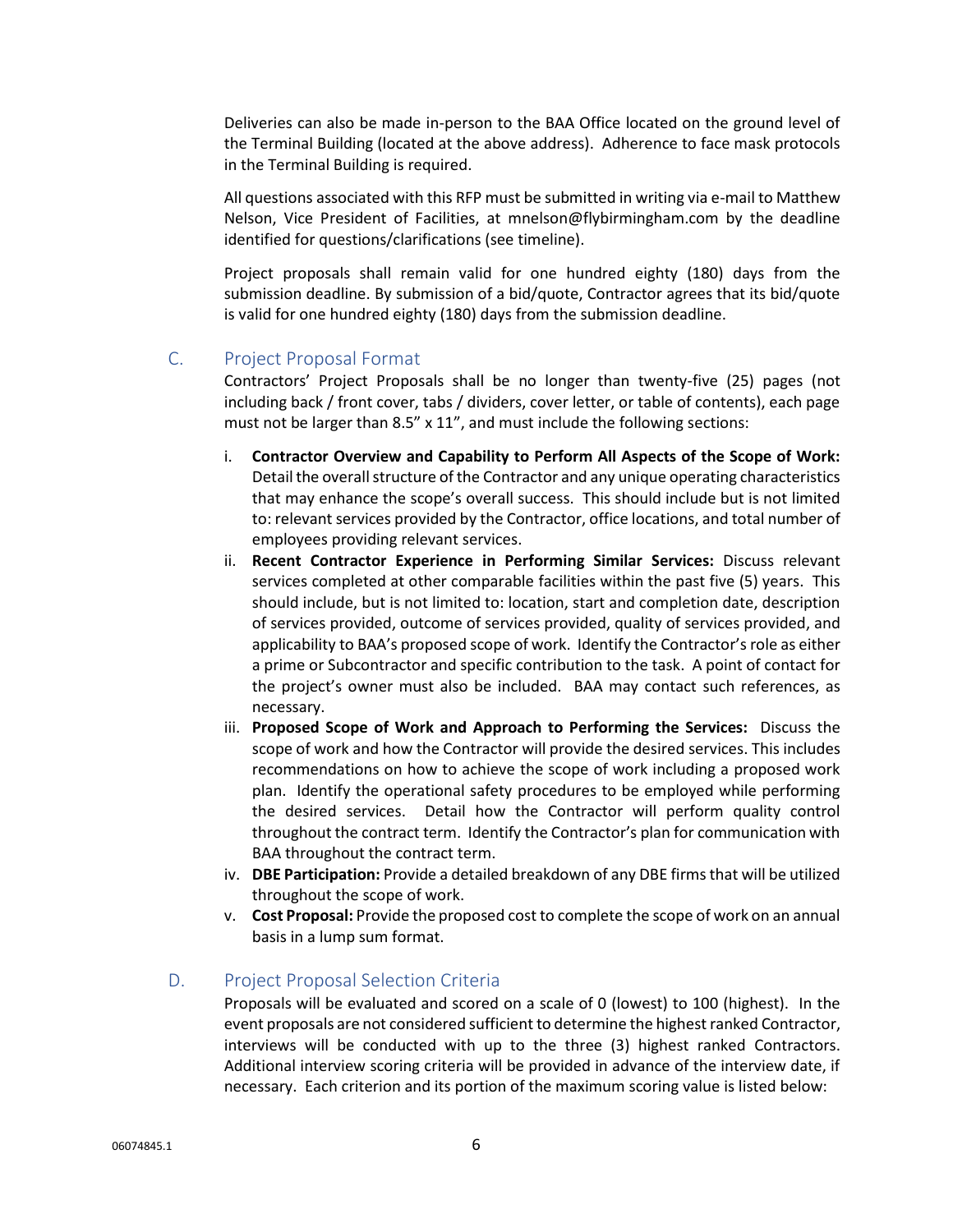- i. Contractor's capability to perform all aspects of the scope of work
- ii. Contractor's proposed approach to the services at BHM
- iii. Contractor's recent experience in performing similar services
- iv. Contractor's commitment to the DBE Participation Goal
- v. Contractor's proposed cost

#### E. Tentative RFP Timeline

All deadlines are by 2:00 P.M. Central Time on each respective date.

| <b>RFP Posted</b>                                     | May 26, 2022  |
|-------------------------------------------------------|---------------|
| <b>Mandatory Pre-Submittal Meeting</b>                | Jun 3, 2022   |
| Non-Mandatory Site Visit                              | June 3, 2022  |
| Deadline for Proposal Questions/Clarifications        | June 9, 2022  |
| Proposal Deadline                                     | June 15, 2022 |
| Contractor Recommendations / Master Service Agreement | August 2022   |
| Date                                                  |               |

The above is an anticipated schedule. The BAA reserves the right to modify any part of this schedule.

Responses will not be accepted after the designated response due date and time. It is the responsibility of each company to submit their response at the designated location on or before the response due date and time. Responses received after the designated due date and time must be considered late and must be returned to the company without further review.

Company agrees that any additional terms or conditions submitted by company that conflict with requirements in this solicitation, whether submitted intentionally or inadvertently, may cause the company's response to be rejected. If the BAA, at the BAA's sole discretion, determines that such a conflict applies to a material term of this solicitation, then the company's response must be disqualified.

#### F. Cone of Silence:

For purposes of this solicitation, all communication must be directed to the Ed Seoane, VP of Procurement [\(eseoane@flybirmingham.com\)](mailto:eseoane@flybirmingham.com). The BAA has imposed an absolute prohibition against any communication or contact with any other BAA personnel, Commission member, or Consultant regarding the solicitation, generally referred to as a " Cone of Silence." The prohibition begins with the publication of this solicitation document and remains in place through Commission selection. It ends only after successful negotiations with the elected Company has concluded in an executed agreement. The prohibition is suspended only during BAA sponsored publicly announced meetings conducted for the purpose of clarifying the solicitation**. A**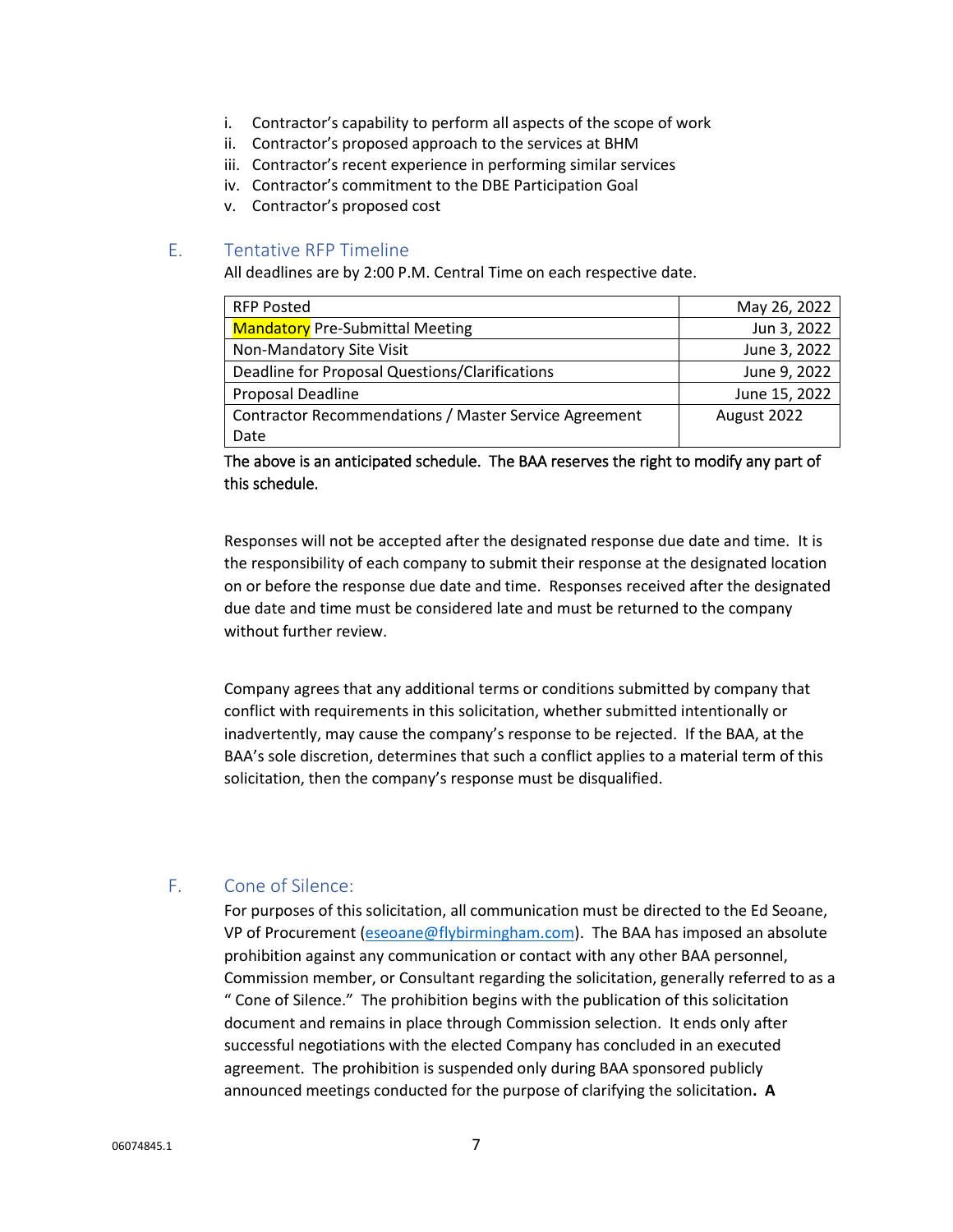**violation of this provision may result in a rejection of submission of the offending Company**.

#### G. Mandatory Pre-Submittal Meeting and Site Visit

A mandatory pre-submittal meeting is scheduled for **June 3, 2022, at 9:00 A.M.** (Central Time) in Meeting Room A, Lower Terminal Lobby (south end near Entry Door 4L) Note Single use Parking Deck validations will be provided to attendees at the meeting. A site visit to the project area will be available on **June 3, 2022, at 10:00 A.M. (Central Time) immediately after pre-submittal meeting**. All attendees who plan to attend the meeting must **RSVP to Ed Seoane at eseoane@flybirmingham.com** by close of business **June 1,** 

# **<sup>2022</sup>**. **Appendix A**

# **Scope of Service and Requirements**

- 3 each IStar Ultra Series 16Rdr Controller
- 3 each Power Supply for IStar Control Boards
- 7 Each iStar Edge network Controllers, 2 Door
- 7 Each Power Supply For iStar edge controllers
- 6 each Power Supply Charger, 8 PTC Outputs, 12/24vdc
- 53 each IClass Reader, RK40, Wall Switch Keypad, No Porx, Sio/SEOS + Legacy, Std Ver. 1 Keyset, Wiegand
- 53 Each 3/4 Recessed Door Position Sensor
- 53 each PIR Request to Exit
- 53 each Push to Exit Button, 30 sec
- 40 each Delayed Egress Maglock
- 13 Each Hes Door Strike
- 7 each Access Control Cable, 1000'
- Freight Charges if any
- Installation cost
- Lead time for material and installation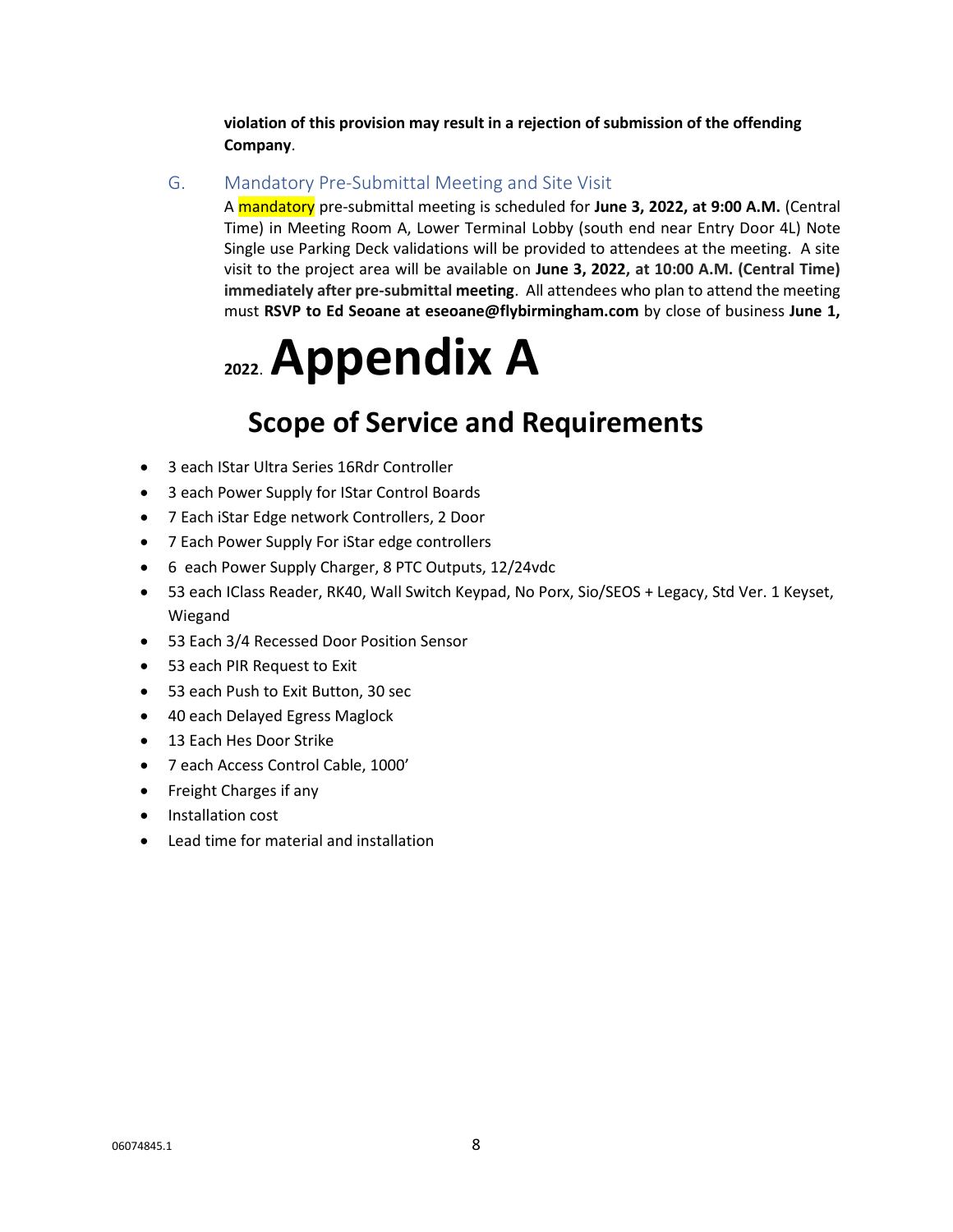# **Appendix B Insurance Requirements**

The Selected Contractor shall procure, at its expense, and always keep in full force and effect during the term of this Agreement, the types and amounts of insurance specified in Exhibit B: "BAA Contractor Insurance Requirements" which is attached hereto and incorporated by reference herein.

The specified insurance shall include and insure Birmingham Airport Authority, City of Birmingham, Alabama and their respective directors, council members, agents and employees, including, with limits, the OAR and the Engineer and the other named consultants, their officers, agents and employees as additional insured's (with the exception of Worker's Compensation and Professional Liability), against the areas of risk associated with the Services as described in this RFP with respect to Contractor's operations, acts or omissions in the performance of this Agreement, its operations, use and occupancy of the Airport, and other related functions performed by or on behalf of Contractor in, on or about Airport, which the Contractor may be legally liable, whether such operations be by the Contractor, or by a Subcontractor or by anyone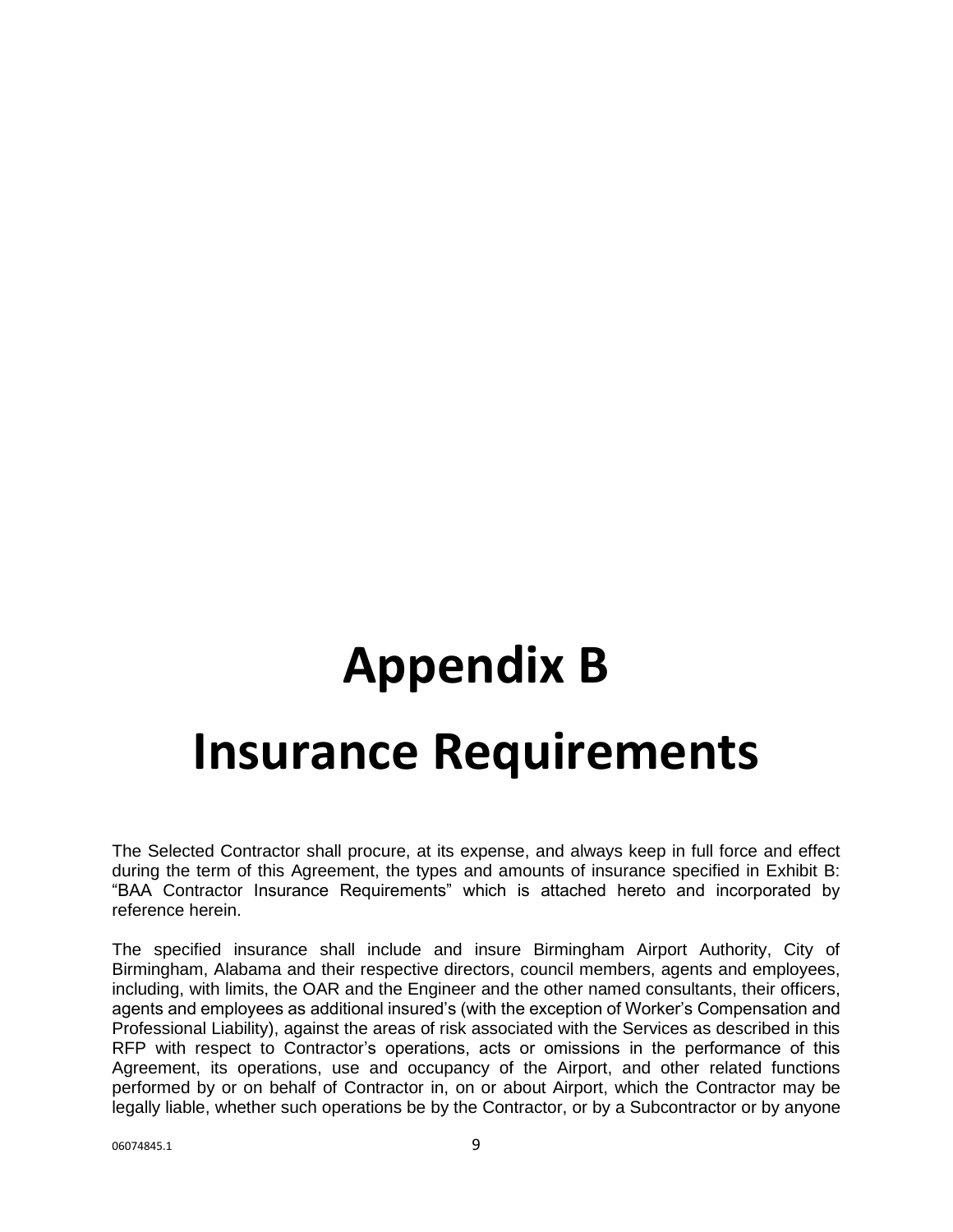directly or indirectly employed by any of them, or by anyone for whose act any of them may be liable.

A copy of the Contractor's current insurance certificate, verifying the Contractor's insurance coverage, must be submitted upon execution of the Agreement and prior to commencement of the Work. The minimum required insurance coverage is not intended to, and shall not in any manner, limit or reduce liabilities and obligations assumed by the Contractor, its agents, employees, or any Subcontractor. Contractor shall furnish the insurance coverages outlined in Exhibit B: "BAA Contractor Insurance Requirements" either through existing policies or by virtue of a specific project policy, with deductible limits acceptable to the Authority.

Certificates of Insurance shall be filed with the Owner prior to commencement of the Work on a Certificate of Insurance form, or Certificates, policies, or endorsements acceptable to the Owner. If such insurance coverages are required to remain in force after Final Payment, an additional certificate evidencing continuation of such coverage shall be submitted with the final Application for Payment by the Contractor. Information concerning reduction or cancellation of coverage shall be immediately furnished by the Contractor to the Owner.

All such insurance shall be primary and non-contributing with any other insurance held by Authority where liability arises out of or results from the acts or omissions of Contractor, its agents, employees, officers, assigns or any person or entity acting for or on behalf of Contractor. Such policies shall also include a Waiver of Subrogation and provide the Owner at least thirty (30) days prior written notice of any cancellation or non-renewal thereof. Such policies may provide for reasonable deductibles and/or retentions acceptable to the Authority based upon the nature of Contractor's operations and the type of insurance involved.

Coverages, whether written on an occurrence or claims made basis, shall be maintained without interruption from date of commencement of the Work until date of Final Payment and termination of any coverage required to be maintained after Final Payment. If such insurance coverages are required to remain in force after Final Payment, an additional certificate evidencing continuation of such coverage shall be submitted with the final Application for Payment by the Contraction. If the Contractor's coverage is written on a claims-made basis, the Contractor shall also provide tail coverage to include claims made after the completion of the Work for the Completed Operations coverage for the required statute of repose.

Each specified insurance policy (other than Worker's Compensation and Employers' Liability and fire and extended coverage's) shall contain a Severability of Interest (Cross Liability) clause which states, "It is agreed that the insurance afforded by this policy shall apply separately to each insured against whom a claim is made or suit is brought except with respect to the limits of the company's liability," and a Contractual Endorsement which shall state, "Such insurance as is afforded by this policy shall also apply to liability assumed by the insured under insured's Agreement with the Authority."

At least ten (10) days prior to the expiration date of the above policies, documentation showing that the insurance coverage has been renewed or extended shall be filed with Authority. If such coverage is canceled or reduced, Contractor shall, within fifteen (15) days of such cancellation or reduction of coverage, file with Authority evidence that the required insurance has been reinstated or provided through another insurance company or companies. In the event Contractor fails to furnish Authority with evidence of insurance and maintain the insurance as required, Authority upon ten (10) days prior written notice to comply, may, but shall not be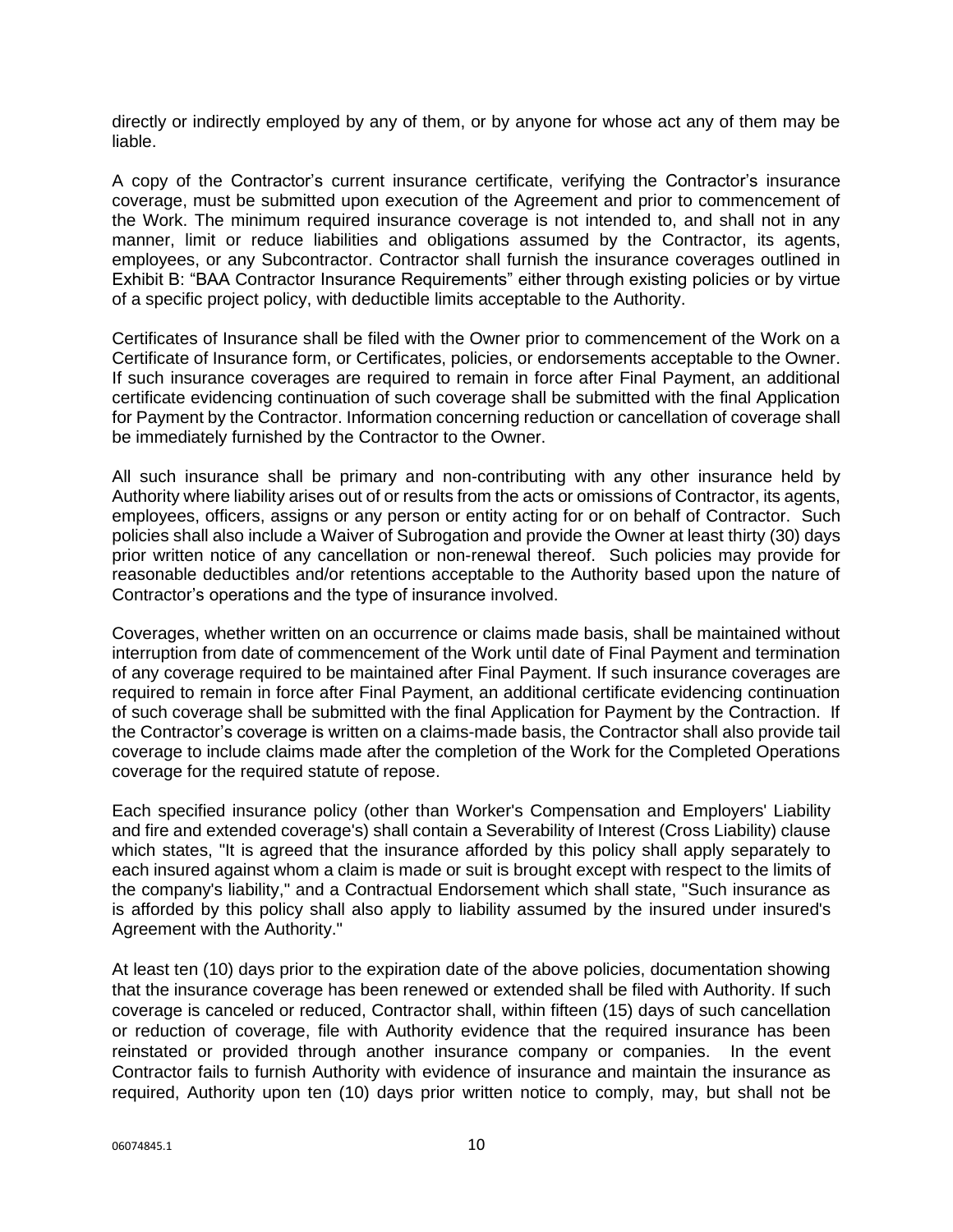required to, procure such insurance at the cost and expense of Contractor, and Contractor agrees to promptly reimburse Authority for the cost thereof. Payment shall be made within thirty (30) days of invoice date.

Contractor shall provide proof of all required insurance and related requirements to Authority either by production of: the actual insurance policy(ies); or a Certificate of Insurance in a form acceptable to the Authority. The documents evidencing all required coverages shall be filed with Authority prior to Contractor performing Services or occupying the Airport. The documents shall contain (i) the applicable policy number, (ii) the inclusive dates of policy coverage's, (iii) the insurance carrier's name, address and telephone number, (iv) shall bear an original signature of an authorized representative of said carrier, and (v) shall provide that such insurance shall not be subject to cancellation, reduction in coverage, or nonrenewal except after written notice by certified mail, return receipt requested, to the Authority at least thirty (30) days prior to the effective date thereof. Information concerning reduction or cancellation of coverage shall be immediately furnished by the Contractor to Owner. Owner reserves the right to have submitted to it, upon request, all pertinent information about the agent, broker, and carrier providing such insurance.

Authority and Contractor agree that the insurance policy limits specified herein shall be reviewed for adequacy annually throughout the term of this Agreement by the Authority who may, thereafter, require Contractor, on thirty (30) days prior written notice, to adjust the amounts of insurance coverage to whatever reasonable amount said Authority deems to be adequate.

All insurance policies shall be written in a company or companies lawfully authorized to do business in Alabama and are required to have minimum A.M. Best financial rating of A minus, 8 (A-, VIII).

If Contractor has Subcontractor performing any work, the Subcontractor is subject to the same insurance requirements outlined in this section and on Exhibit B: BAA Contractor's Insurance Requirements.

Contractor is also advised of the statutory immunity of negligence applicable to the owner and its directors, which is contained in Article 2, Chapter 3 of Title 4 Section 4-30-50 of the Code of Alabama, 1975.

#### **BAA CONTRACTOR INSURANCE REQUIREMENTS**

It is highly recommended that each Bidder request that its current insurance broker/agent review the insurance requirements in this Contract before completing and submitting a Bid, so each Bidder will be aware of any additional cost that may be incurred to meet the Owner's insurance requirements for this Contract. No such additional costs shall be part of the Bid price, and the Contractor shall be responsible for paying the same.

All such insurance policies shall provide that coverage is primary and non-contributory, includes waiver of subrogation and provides the Owner at least thirty (30) days prior written notice of any cancellations or modification thereof. The Owner shall be named as an additional insured on all policies except Workers' Compensation and the Professional Liability/E&O policies.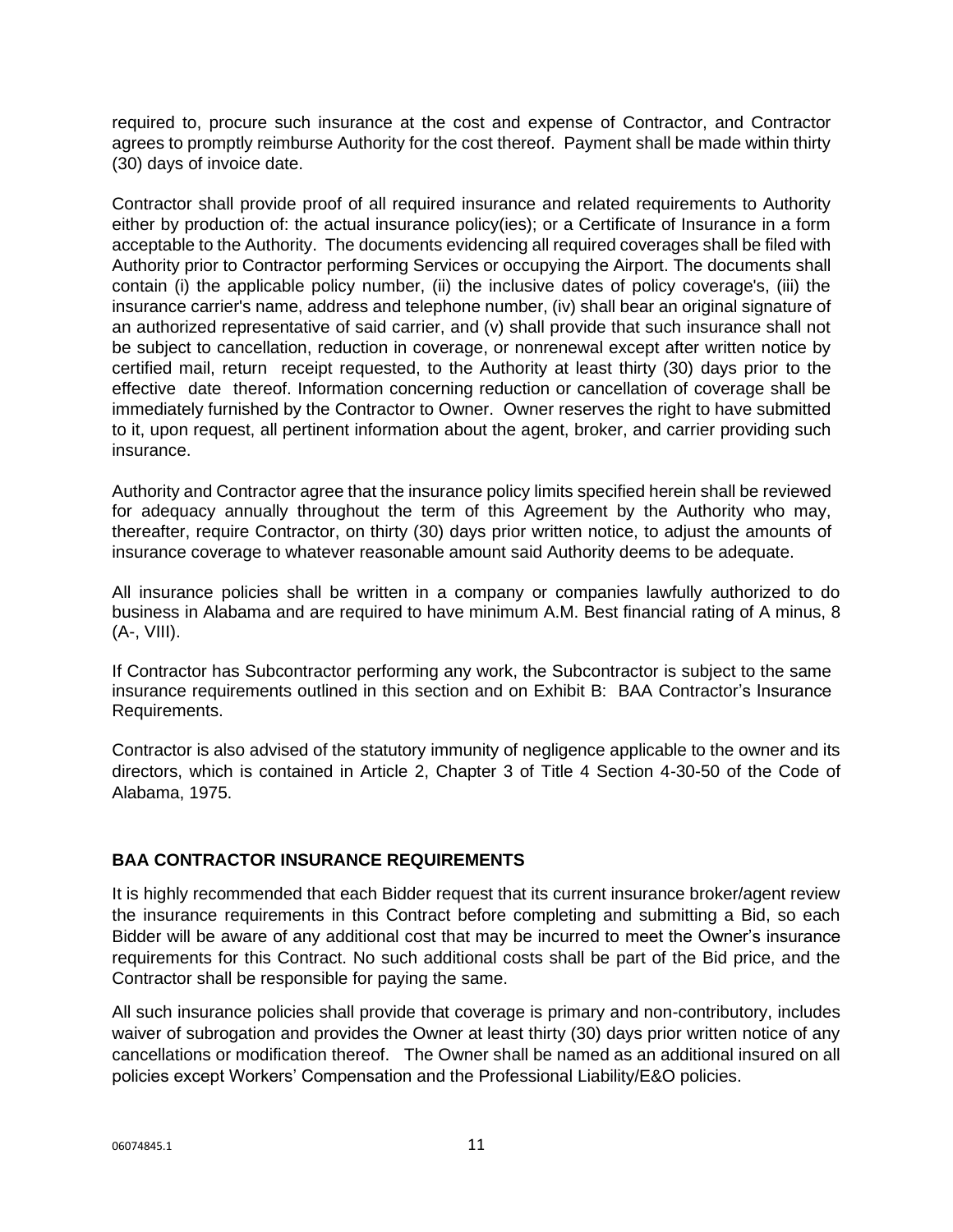Additional Insureds shall read: Birmingham Airport Authority, City of Birmingham, Alabama and their respective directors, council members, agents and employees.

Please note that separate limits may be required if RFP requires work be performed "Airside" vs "non-Airside" as outlined on the attached Exhibit B.

Contractor shall at all times during the term of this Agreement maintain, at its own expense, the following minimum levels and types of insurance (see next page):

#### **BAA CONTRACTOR INSURANCE REQUIREMENTS**

#### **CONTRACTOR PROVIDED INSURANCE FOR AIR-SIDE PROJECT COVERAGE**

| <b>Type of Coverage</b>      | <b>Minimum Limits</b>                                                                                                                                                                                                                             |
|------------------------------|---------------------------------------------------------------------------------------------------------------------------------------------------------------------------------------------------------------------------------------------------|
| <b>Worker's Compensation</b> | Statutory for Coverage A                                                                                                                                                                                                                          |
| <b>Employee's Liability</b>  | \$1,000,000 each Accident                                                                                                                                                                                                                         |
|                              | \$1,000,000 Disease - Policy Limit                                                                                                                                                                                                                |
|                              | \$1,000,000 per Employee                                                                                                                                                                                                                          |
| <b>Requirements:</b>         |                                                                                                                                                                                                                                                   |
|                              | <b>Voluntary Compensation Endorsement</b><br>1.<br>Waiver of Subrogation<br>$2_{-}$                                                                                                                                                               |
| <b>General Liability</b>     | \$1,000,000 each occurrence                                                                                                                                                                                                                       |
|                              | \$10,000,000 General Aggregate                                                                                                                                                                                                                    |
|                              | \$10,000,000 Completed Operations/Products Aggregate                                                                                                                                                                                              |
|                              | \$1,000,000 Personal Injury                                                                                                                                                                                                                       |
|                              | \$5,000 Medical Payments                                                                                                                                                                                                                          |
| <b>Requirements:</b>         |                                                                                                                                                                                                                                                   |
|                              | <b>XCU Perils Coverage</b><br>1.<br><b>Completed Operations Extended 3 Years</b><br>2.<br>3.<br><b>Broad Form Property Damage</b><br>Fellow Employee Coverage<br>4.<br><b>Primary &amp; Non-Contributory</b><br>5.<br>Waiver of Subrogation<br>6. |